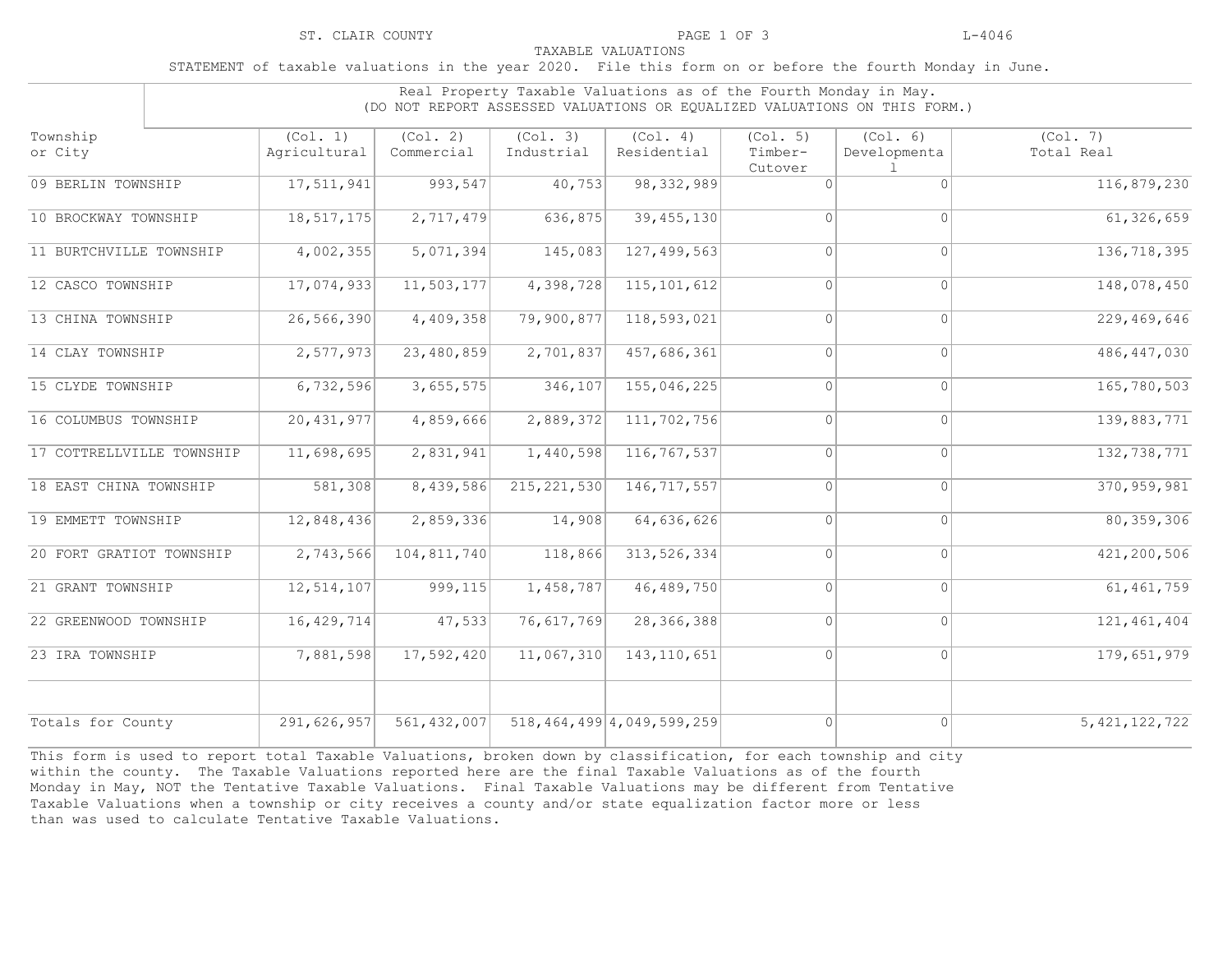|                                                                 | Real Property Taxable Valuations as of the Fourth Monday in May.<br>(DO NOT REPORT ASSESSED VALUATIONS OR EQUALIZED VALUATIONS ON THIS FORM.) |                          |                           |                           |                            |                             |  |  |  |
|-----------------------------------------------------------------|-----------------------------------------------------------------------------------------------------------------------------------------------|--------------------------|---------------------------|---------------------------|----------------------------|-----------------------------|--|--|--|
|                                                                 | Col. 8)<br>Aq. Personal                                                                                                                       | Col. 9)<br>Com. Personal | Col. 10)<br>Ind. Personal | Col. 11)<br>Res. Personal | Col. 12)<br>Util. Personal | (Col. 13)<br>Total Personal |  |  |  |
| Township or City name                                           |                                                                                                                                               |                          |                           |                           |                            |                             |  |  |  |
| 09 BERLIN TOWNSHIP                                              | $\Omega$                                                                                                                                      | 507,100                  | 0                         | $\overline{0}$            | 4,248,200                  | 4,755,300                   |  |  |  |
| 10 BROCKWAY TOWNSHIP                                            | 0                                                                                                                                             | 194,900                  | 0                         | $\overline{0}$            | 2,570,043                  | 2,764,943                   |  |  |  |
| 11 BURTCHVILLE TOWNSHIP                                         | $\overline{0}$                                                                                                                                | 477,100                  | $\Omega$                  | $\overline{0}$            | 3,252,500                  | 3,729,600                   |  |  |  |
| 12 CASCO TOWNSHIP                                               | $\overline{0}$                                                                                                                                | 2,295,300                | 21,000                    | $\overline{0}$            | 17,076,000                 | 19,392,300                  |  |  |  |
| 13 CHINA TOWNSHIP                                               | 0                                                                                                                                             | 1,533,700                | 267,990,700               | $\circ$                   | 35,542,800                 | 305,067,200                 |  |  |  |
| 14 CLAY TOWNSHIP                                                | $\Omega$                                                                                                                                      | 2,957,900                | 108,500                   | $\circ$                   | 7,692,500                  | 10,758,900                  |  |  |  |
| 15 CLYDE TOWNSHIP                                               | 0                                                                                                                                             | 805,000                  | 228,100                   | $\circ$                   | 7,890,100                  | 8,923,200                   |  |  |  |
| 16 COLUMBUS TOWNSHIP                                            | $\overline{0}$                                                                                                                                | 850,500                  | 8,704,100                 | $\Omega$                  | 58,787,238                 | 68, 341, 838                |  |  |  |
| 17 COTTRELLVILLE TOWNSHIP                                       | $\overline{0}$                                                                                                                                | 833,200                  | 17,600                    | $\circ$                   | 5,063,300                  | 5,914,100                   |  |  |  |
| 18 EAST CHINA TOWNSHIP                                          | 0                                                                                                                                             | 2,287,400                | 114,730,900               | $\overline{0}$            | 26, 377, 980               | 143, 396, 280               |  |  |  |
| 19 EMMETT TOWNSHIP                                              | 0                                                                                                                                             | 146,500                  | 41,300                    | $\overline{0}$            | 2,907,528                  | 3,095,328                   |  |  |  |
| 20 FORT GRATIOT TOWNSHIP                                        | 0                                                                                                                                             | 16,452,600               | 0                         | $\overline{0}$            | 8,601,100                  | 25,053,700                  |  |  |  |
| 21 GRANT TOWNSHIP                                               | $\Omega$                                                                                                                                      | 88,600                   | 810,000                   | $\Omega$                  | 5,333,300                  | 6, 231, 900                 |  |  |  |
| 22 GREENWOOD TOWNSHIP                                           | $\Omega$                                                                                                                                      | 165,600                  | 11,717,000                | 0                         | 24, 915, 100               | 36,797,700                  |  |  |  |
| 23 IRA TOWNSHIP                                                 | 13,000                                                                                                                                        | 1,166,500                | 79,913,500                | 0                         | 10,720,900                 | 91,813,900                  |  |  |  |
| Totals for County                                               | 13,000                                                                                                                                        | 110,620,300              | 509,338,300               | 0                         | 438, 755, 855              | 1,058,727,455               |  |  |  |
| Print or Type Name of County Equalization Director              |                                                                                                                                               |                          | Signature                 |                           | Date                       |                             |  |  |  |
| Print or Type Name of County Board of Commissioners Chairperson |                                                                                                                                               |                          | Signature                 |                           | Date                       |                             |  |  |  |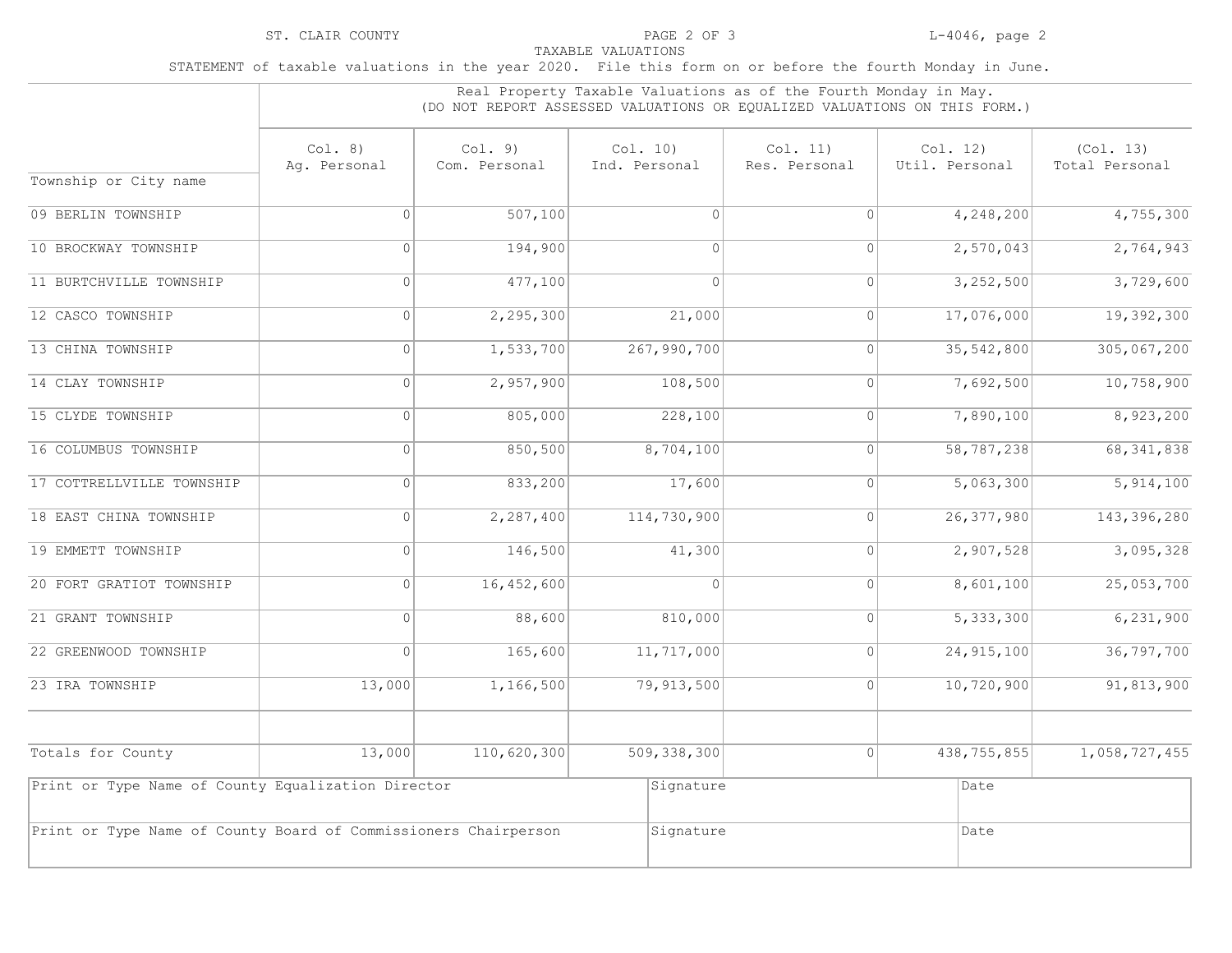|                                                                 | Real Property Taxable Valuations as of the Fourth Monday in May.<br>(DO NOT REPORT ASSESSED VALUATIONS OR EOUALIZED VALUATIONS ON THIS FORM.) |                                                        |                                                          |                                                          |                                                                    |  |  |
|-----------------------------------------------------------------|-----------------------------------------------------------------------------------------------------------------------------------------------|--------------------------------------------------------|----------------------------------------------------------|----------------------------------------------------------|--------------------------------------------------------------------|--|--|
| Township or City name                                           | (Co1, 14)<br>Real & Pers.<br>Taxable Values                                                                                                   | (Col. 15)<br>PRE/Qual<br>Forest & Aq<br>Taxable Values | (Col. 16)<br>Commercial<br>Pers. Prop.<br>Taxable Values | (Col. 17)<br>Industrial<br>Pers. Prop.<br>Taxable Values | (Col. 18)<br>$\sim$ PRE, Aq/FR PP<br>excl C&I PP<br>Taxable Values |  |  |
| 09 BERLIN TOWNSHIP                                              | 121,634,530                                                                                                                                   | 106,890,604                                            | 507, 100                                                 | $\bigcap$                                                | 14,236,826                                                         |  |  |
| 10 BROCKWAY TOWNSHIP                                            | 64,091,602                                                                                                                                    | 53, 455, 143                                           | 194,900                                                  | 0                                                        | 10,441,559                                                         |  |  |
| 11 BURTCHVILLE TOWNSHIP                                         | 140, 447, 995                                                                                                                                 | 101,868,116                                            | 477,100                                                  | $\Omega$                                                 | 38, 102, 779                                                       |  |  |
| 12 CASCO TOWNSHIP                                               | 167, 470, 750                                                                                                                                 | 125, 345, 305                                          | 2, 295, 300                                              | 21,000                                                   | 39,809,145                                                         |  |  |
| 13 CHINA TOWNSHIP                                               | 534, 536, 846                                                                                                                                 | 135,880,659                                            | 1,533,700                                                | 267,990,700                                              | 129, 131, 787                                                      |  |  |
| 14 CLAY TOWNSHIP                                                | 497,205,930                                                                                                                                   | 314,799,863                                            | 2,957,900                                                | 108,500                                                  | 179, 339, 667                                                      |  |  |
| 15 CLYDE TOWNSHIP                                               | 174,703,703                                                                                                                                   | 149,692,006                                            | 805,000                                                  | $\overline{228,100}$                                     | 23, 978, 597                                                       |  |  |
| 16 COLUMBUS TOWNSHIP                                            | 208, 225, 609                                                                                                                                 | 123,005,343                                            | 850,500                                                  | 8,704,100                                                | 75,665,666                                                         |  |  |
| 17 COTTRELLVILLE TOWNSHIP                                       | 138,652,871                                                                                                                                   | 113,824,755                                            | 833,200                                                  | 17,600                                                   | 23, 977, 316                                                       |  |  |
| 18 EAST CHINA TOWNSHIP                                          | 514, 356, 261                                                                                                                                 | 132,862,528                                            | 2,287,400                                                | 114,730,900                                              | 264, 475, 433                                                      |  |  |
| 19 EMMETT TOWNSHIP                                              | 83, 454, 634                                                                                                                                  | 72, 291, 538                                           | 146,500                                                  | 41,300                                                   | 10,975,296                                                         |  |  |
| 20 FORT GRATIOT TOWNSHIP                                        | 446,254,206                                                                                                                                   | 278, 353, 667                                          | 16,452,600                                               | $\Omega$                                                 | 151, 447, 939                                                      |  |  |
| 21 GRANT TOWNSHIP                                               | 67,693,659                                                                                                                                    | 54,736,481                                             | 88,600                                                   | 810,000                                                  | 12,058,578                                                         |  |  |
| 22 GREENWOOD TOWNSHIP                                           | 158,259,104                                                                                                                                   | 41,682,690                                             | 165,600                                                  | 11,717,000                                               | 104,693,814                                                        |  |  |
| 23 IRA TOWNSHIP                                                 | 271, 465, 879                                                                                                                                 | 125,818,709                                            | 1,166,500                                                | 79,913,500                                               | 64, 567, 170                                                       |  |  |
| Totals for County                                               | 6,479,850,177                                                                                                                                 | 3,733,750,656                                          | 110,620,300                                              | 509, 338, 300                                            | 2,126,140,921                                                      |  |  |
| Print or Type Name of County Equalization Director              |                                                                                                                                               |                                                        | Signature                                                | Date                                                     |                                                                    |  |  |
| Print or Type Name of County Board of Commissioners Chairperson |                                                                                                                                               |                                                        | Signature                                                | Date                                                     |                                                                    |  |  |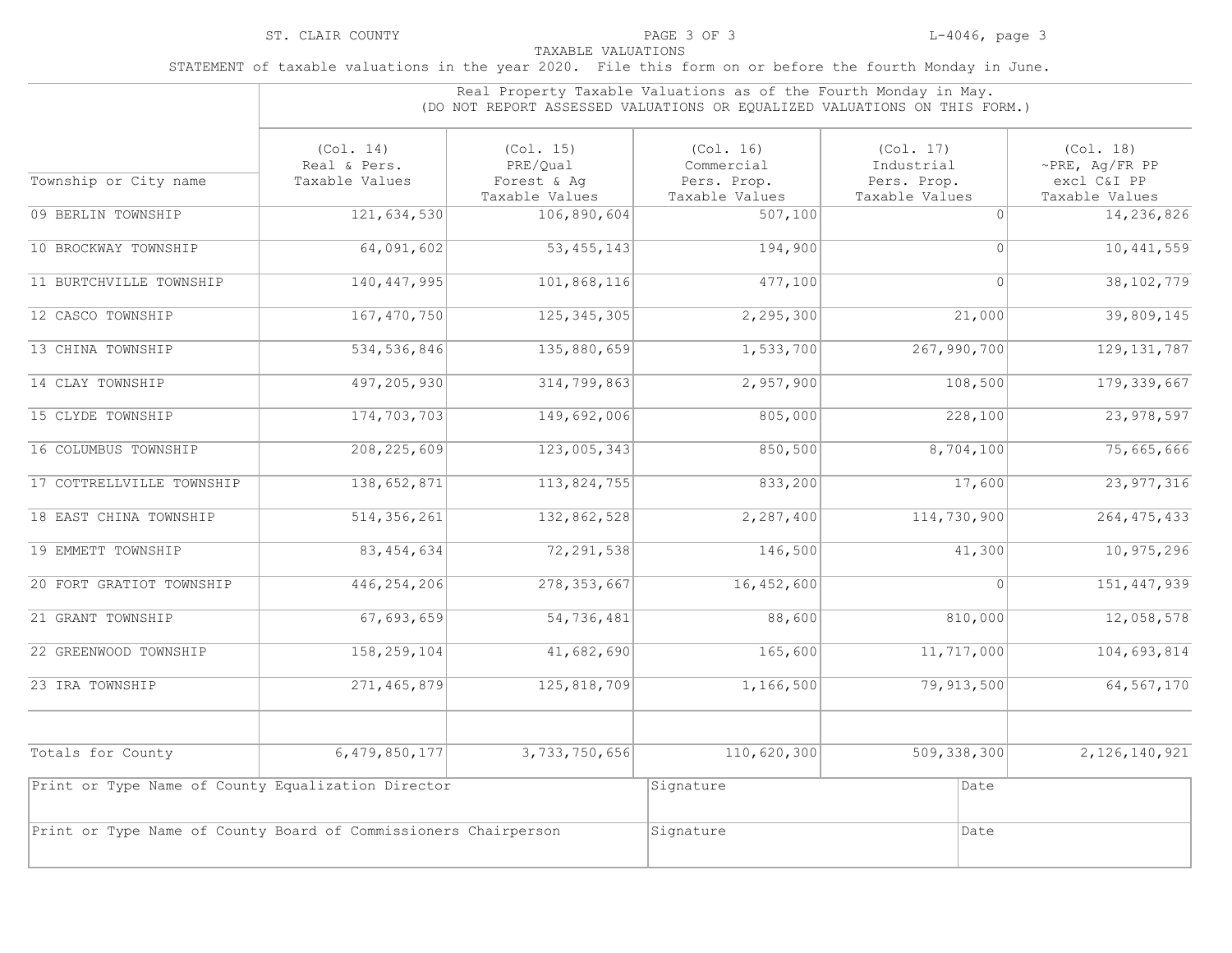STATEMENT of taxable valuations in the year 2020. File this form on or before the fourth Monday in June.

|                        | Real Property Taxable Valuations as of the Fourth Monday in May.<br>(DO NOT REPORT ASSESSED VALUATIONS OR EQUALIZED VALUATIONS ON THIS FORM.) |                        |                        |                                |                                |                          |                        |
|------------------------|-----------------------------------------------------------------------------------------------------------------------------------------------|------------------------|------------------------|--------------------------------|--------------------------------|--------------------------|------------------------|
| Township<br>or City    | (Col. 1)<br>Agricultural                                                                                                                      | (Col. 2)<br>Commercial | (Col. 3)<br>Industrial | (Col. 4)<br>Residential        | (Col. 5)<br>Timber-<br>Cutover | (Col. 6)<br>Developmenta | (Col. 7)<br>Total Real |
| 24 KENOCKEE TOWNSHIP   | 19,583,411                                                                                                                                    | 722,058                | 714,638                | 56,489,273                     | $\cap$                         | $\cap$                   | 77,509,380             |
| 25 KIMBALL TOWNSHIP    | 7,846,357                                                                                                                                     | 27, 234, 836           | 5, 141, 220            | 208, 415, 219                  | $\Omega$                       | $\bigcap$                | 248,637,632            |
| 26 LYNN TOWNSHIP       | 17,338,512                                                                                                                                    | 175,574                | 235,359                | 27,577,440                     | $\Omega$                       | $\Omega$                 | 45, 326, 885           |
| 27 MUSSEY TOWNSHIP     | 17,943,705                                                                                                                                    | 10,094,176             | 4,215,643              | 78,903,856                     | $\Omega$                       | $\bigcap$                | 111, 157, 380          |
| 28 PORT HURON TOWNSHIP | $\Omega$                                                                                                                                      | 57, 423, 502           | 6,919,678              | 177, 523, 128                  | $\Omega$                       | $\Omega$                 | 241,866,308            |
| 29 RILEY TOWNSHIP      | 19,583,735                                                                                                                                    | 2,497,948              | 542,703                | 98,799,199                     | $\bigcap$                      | $\bigcap$                | 121, 423, 585          |
| 30 ST. CLAIR TOWNSHIP  | 19,381,229                                                                                                                                    | 14,206,694             | 2,946,373              | 261, 270, 653                  | $\Omega$                       | $\Omega$                 | 297,804,949            |
| 31 WALES TOWNSHIP      | 11,688,303                                                                                                                                    | 1,952,784              | 963,571                | 90, 202, 522                   | $\overline{0}$                 | $\Omega$                 | 104,807,180            |
| 01 CITY OF ALGONAC     | $\Omega$                                                                                                                                      | 11,575,037             | 43,720                 | 95, 574, 239                   | $\Omega$                       | $\cap$                   | 107, 192, 996          |
| 02 CITY OF MARINE CITY | $\Omega$                                                                                                                                      | 19,703,499             | 8,495,146              | 69,731,004                     | $\Omega$                       | $\Omega$                 | 97, 929, 649           |
| 03 CITY OF MARYSVILLE  | $\cap$                                                                                                                                        | 38, 192, 419           | 40,792,890             | 228, 555, 674                  | $\Omega$                       | $\bigcap$                | 307,540,983            |
| 04 CITY OF MEMPHIS     | $\Omega$                                                                                                                                      | 902,480                | 398,635                | 5,808,434                      | $\bigcap$                      | $\bigcap$                | 7,109,549              |
| 05 CITY OF RICHMOND    | $\Omega$                                                                                                                                      | 269,913                | $\overline{59, 416}$   | $\Omega$                       | $\bigcap$                      | $\Omega$                 | 329,329                |
| 06 CITY OF PORT HURON  | $\Omega$                                                                                                                                      | 150,501,095            | 36,903,150             | 393, 275, 567                  | $\bigcap$                      | $\bigcap$                | 580,679,812            |
| 07 CITY OF ST. CLAIR   | $\Omega$                                                                                                                                      | 23, 753, 168           | 11,872,002             | 152,737,914                    | $\Omega$                       | $\cap$                   | 188, 363, 084          |
| Totals for County      | 291,626,957                                                                                                                                   | 561, 432, 007          |                        | 518, 464, 499 4, 049, 599, 259 | $\Omega$                       | $\Omega$                 | 5, 421, 122, 722       |

This form is used to report total Taxable Valuations, broken down by classification, for each township and city within the county. The Taxable Valuations reported here are the final Taxable Valuations as of the fourth Monday in May, NOT the Tentative Taxable Valuations. Final Taxable Valuations may be different from Tentative Taxable Valuations when a township or city receives a county and/or state equalization factor more or less than was used to calculate Tentative Taxable Valuations.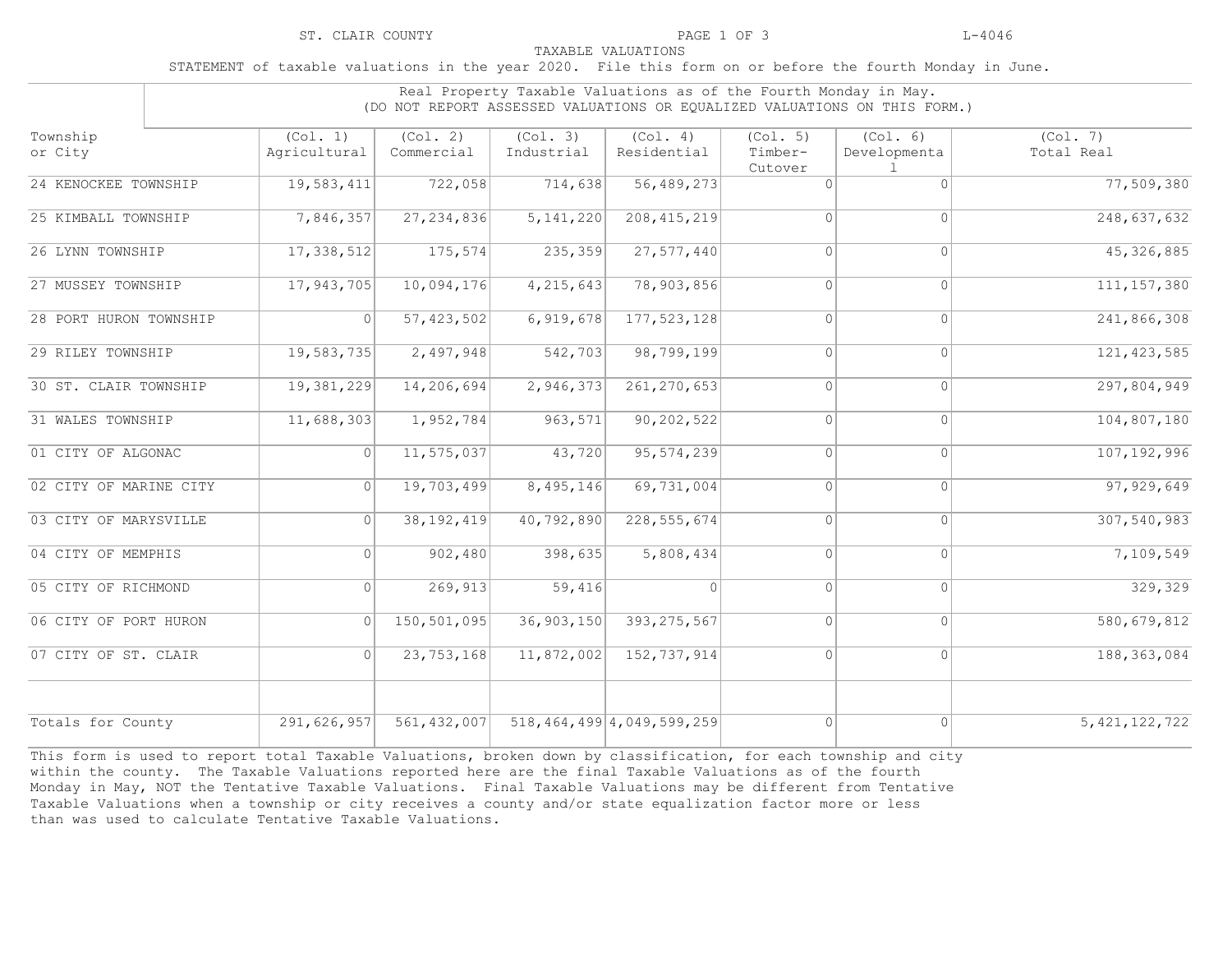|                                                                 | Real Property Taxable Valuations as of the Fourth Monday in May.<br>(DO NOT REPORT ASSESSED VALUATIONS OR EQUALIZED VALUATIONS ON THIS FORM.) |                          |                           |                           |                            |                             |  |  |  |
|-----------------------------------------------------------------|-----------------------------------------------------------------------------------------------------------------------------------------------|--------------------------|---------------------------|---------------------------|----------------------------|-----------------------------|--|--|--|
|                                                                 | Col. 8)<br>Aq. Personal                                                                                                                       | Col. 9)<br>Com. Personal | Col. 10)<br>Ind. Personal | Col. 11)<br>Res. Personal | Col. 12)<br>Util. Personal | (Col. 13)<br>Total Personal |  |  |  |
| Township or City name                                           |                                                                                                                                               |                          |                           |                           |                            |                             |  |  |  |
| 24 KENOCKEE TOWNSHIP                                            | $\Omega$                                                                                                                                      | 216,200                  | $\bigcap$                 | $\overline{0}$            | 10,719,824                 | 10,936,024                  |  |  |  |
| 25 KIMBALL TOWNSHIP                                             | $\overline{0}$                                                                                                                                | 6,292,100                | 1,109,100                 | $\Omega$                  | 15,794,600                 | 23, 195, 800                |  |  |  |
| 26 LYNN TOWNSHIP                                                | 0                                                                                                                                             | 67,100                   | 0                         | $\circ$                   | 5,476,357                  | $\overline{5,543,457}$      |  |  |  |
| 27 MUSSEY TOWNSHIP                                              | $\Omega$                                                                                                                                      | 3,313,500                | 1,767,600                 | $\circ$                   | 7,606,700                  | 12,687,800                  |  |  |  |
| 28 PORT HURON TOWNSHIP                                          | 0                                                                                                                                             | 11,399,000               | 1,515,800                 | $\overline{0}$            | 8,585,300                  | 21,500,100                  |  |  |  |
| 29 RILEY TOWNSHIP                                               | $\Omega$                                                                                                                                      | 681,700                  | 179,200                   | $\Omega$                  | 3,651,300                  | 4,512,200                   |  |  |  |
| 30 ST. CLAIR TOWNSHIP                                           | 0                                                                                                                                             | 4,707,900                | 10,000                    | $\overline{0}$            | 54, 378, 378               | 59,096,278                  |  |  |  |
| 31 WALES TOWNSHIP                                               | $\Omega$                                                                                                                                      | 735,500                  | $\Omega$                  | $\Omega$                  | 26,031,307                 | 26, 766, 807                |  |  |  |
| 01 CITY OF ALGONAC                                              | $\Omega$                                                                                                                                      | 572,400                  | $\Omega$                  | $\overline{0}$            | 2,549,000                  | 3,121,400                   |  |  |  |
| 02 CITY OF MARINE CITY                                          | 0                                                                                                                                             | 1,806,200                | 1,025,400                 | $\circ$                   | 3,054,700                  | 5,886,300                   |  |  |  |
| 03 CITY OF MARYSVILLE                                           | $\Omega$                                                                                                                                      | 21,731,700               | 5,741,600                 | $\circ$                   | 44,871,800                 | 72, 345, 100                |  |  |  |
| 04 CITY OF MEMPHIS                                              | 0                                                                                                                                             | 29,800                   | 0                         | $\circ$                   | 276,500                    | 306, 300                    |  |  |  |
| 05 CITY OF RICHMOND                                             | $\Omega$                                                                                                                                      | $\Omega$                 | $\Omega$                  | $\circ$                   | 45,300                     | 45,300                      |  |  |  |
| 06 CITY OF PORT HURON                                           | 0                                                                                                                                             | 24, 140, 100             | 7,241,800                 | $\circ$                   | 19,698,700                 | 51,080,600                  |  |  |  |
| 07 CITY OF ST. CLAIR                                            | $\Omega$                                                                                                                                      | 3,385,800                | 5,696,200                 | $\Omega$                  | 13,843,900                 | 22,925,900                  |  |  |  |
| Totals for County                                               | 13,000                                                                                                                                        | 110,620,300              | 509, 338, 300             | 0                         | 438,755,855                | 1,058,727,455               |  |  |  |
| Print or Type Name of County Equalization Director              |                                                                                                                                               |                          | Signature                 |                           | Date                       |                             |  |  |  |
| Print or Type Name of County Board of Commissioners Chairperson |                                                                                                                                               |                          | Signature                 |                           | Date                       |                             |  |  |  |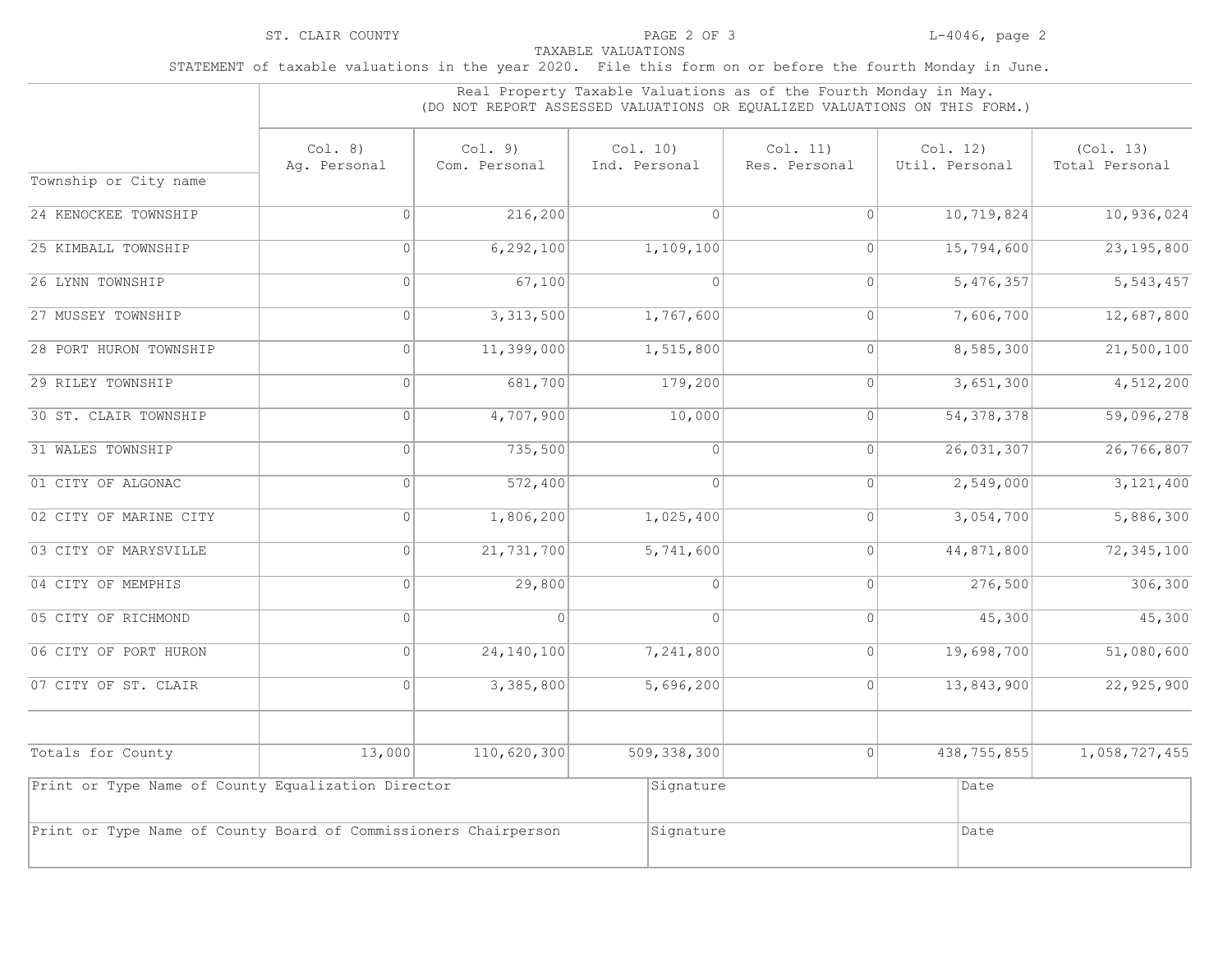|                                                                 | Real Property Taxable Valuations as of the Fourth Monday in May.<br>(DO NOT REPORT ASSESSED VALUATIONS OR EQUALIZED VALUATIONS ON THIS FORM.) |                                                        |                                                          |                                                          |                                                                    |  |
|-----------------------------------------------------------------|-----------------------------------------------------------------------------------------------------------------------------------------------|--------------------------------------------------------|----------------------------------------------------------|----------------------------------------------------------|--------------------------------------------------------------------|--|
| Township or City name                                           | (Co1. 14)<br>Real & Pers.<br>Taxable Values                                                                                                   | (Col. 15)<br>PRE/Qual<br>Forest & Aq<br>Taxable Values | (Co1. 16)<br>Commercial<br>Pers. Prop.<br>Taxable Values | (Co1. 17)<br>Industrial<br>Pers. Prop.<br>Taxable Values | (Col. 18)<br>$\sim$ PRE, Aq/FR PP<br>excl C&I PP<br>Taxable Values |  |
| 24 KENOCKEE TOWNSHIP                                            | 88, 445, 404                                                                                                                                  | 72, 421, 859                                           | 216,200                                                  | $\Omega$                                                 | 15,807,345                                                         |  |
| 25 KIMBALL TOWNSHIP                                             | 271,833,432                                                                                                                                   | 194,396,773                                            | 6, 292, 100                                              | 1,109,100                                                | 70,035,459                                                         |  |
| 26 LYNN TOWNSHIP                                                | 50,870,342                                                                                                                                    | 40,658,292                                             | 67,100                                                   | $\Omega$                                                 | 10, 144, 950                                                       |  |
| 27 MUSSEY TOWNSHIP                                              | 123,845,180                                                                                                                                   | 86,286,862                                             | 3,313,500                                                | 1,767,600                                                | 32, 477, 218                                                       |  |
| 28 PORT HURON TOWNSHIP                                          | 263, 366, 408                                                                                                                                 | 158, 613, 665                                          | 11,399,000                                               | 1,515,800                                                | 91,837,943                                                         |  |
| 29 RILEY TOWNSHIP                                               | 125, 935, 785                                                                                                                                 | 110, 174, 336                                          | 681,700                                                  | 179,200                                                  | 14,900,549                                                         |  |
| 30 ST. CLAIR TOWNSHIP                                           | 356, 901, 227                                                                                                                                 | 255,880,499                                            | 4,707,900                                                | 10,000                                                   | 96, 302, 828                                                       |  |
| 31 WALES TOWNSHIP                                               | 131, 573, 987                                                                                                                                 | 93,705,011                                             | 735,500                                                  | $\mathbf{0}$                                             | 37, 133, 476                                                       |  |
| 01 CITY OF ALGONAC                                              | 110, 314, 396                                                                                                                                 | 77,802,837                                             | 572,400                                                  | $\overline{0}$                                           | 31, 939, 159                                                       |  |
| 02 CITY OF MARINE CITY                                          | 103,815,949                                                                                                                                   | 57,252,861                                             | 1,806,200                                                | 1,025,400                                                | 43,731,488                                                         |  |
| 03 CITY OF MARYSVILLE                                           | 379,886,083                                                                                                                                   | 209,695,757                                            | 21,731,700                                               | 5,741,600                                                | 142,717,026                                                        |  |
| 04 CITY OF MEMPHIS                                              | 7,415,849                                                                                                                                     | 5,039,873                                              | 29,800                                                   | $\Omega$                                                 | 2,346,176                                                          |  |
| 05 CITY OF RICHMOND                                             | 374,629                                                                                                                                       | 151,381                                                | $\Omega$                                                 | $\Omega$                                                 | 223,248                                                            |  |
| 06 CITY OF PORT HURON                                           | 631,760,412                                                                                                                                   | 288, 853, 435                                          | 24, 140, 100                                             | 7,241,800                                                | 311, 525, 077                                                      |  |
| 07 CITY OF ST. CLAIR                                            | 211,288,984                                                                                                                                   | 134, 249, 204                                          | 3,385,800                                                | 5,696,200                                                | 67,957,780                                                         |  |
| Totals for County                                               | 6,479,850,177                                                                                                                                 | 3,733,750,656                                          | 110,620,300                                              | 509, 338, 300                                            | 2, 126, 140, 921                                                   |  |
| Print or Type Name of County Equalization Director              |                                                                                                                                               |                                                        | Signature                                                | Date                                                     |                                                                    |  |
| Print or Type Name of County Board of Commissioners Chairperson |                                                                                                                                               |                                                        | Signature                                                | Date                                                     |                                                                    |  |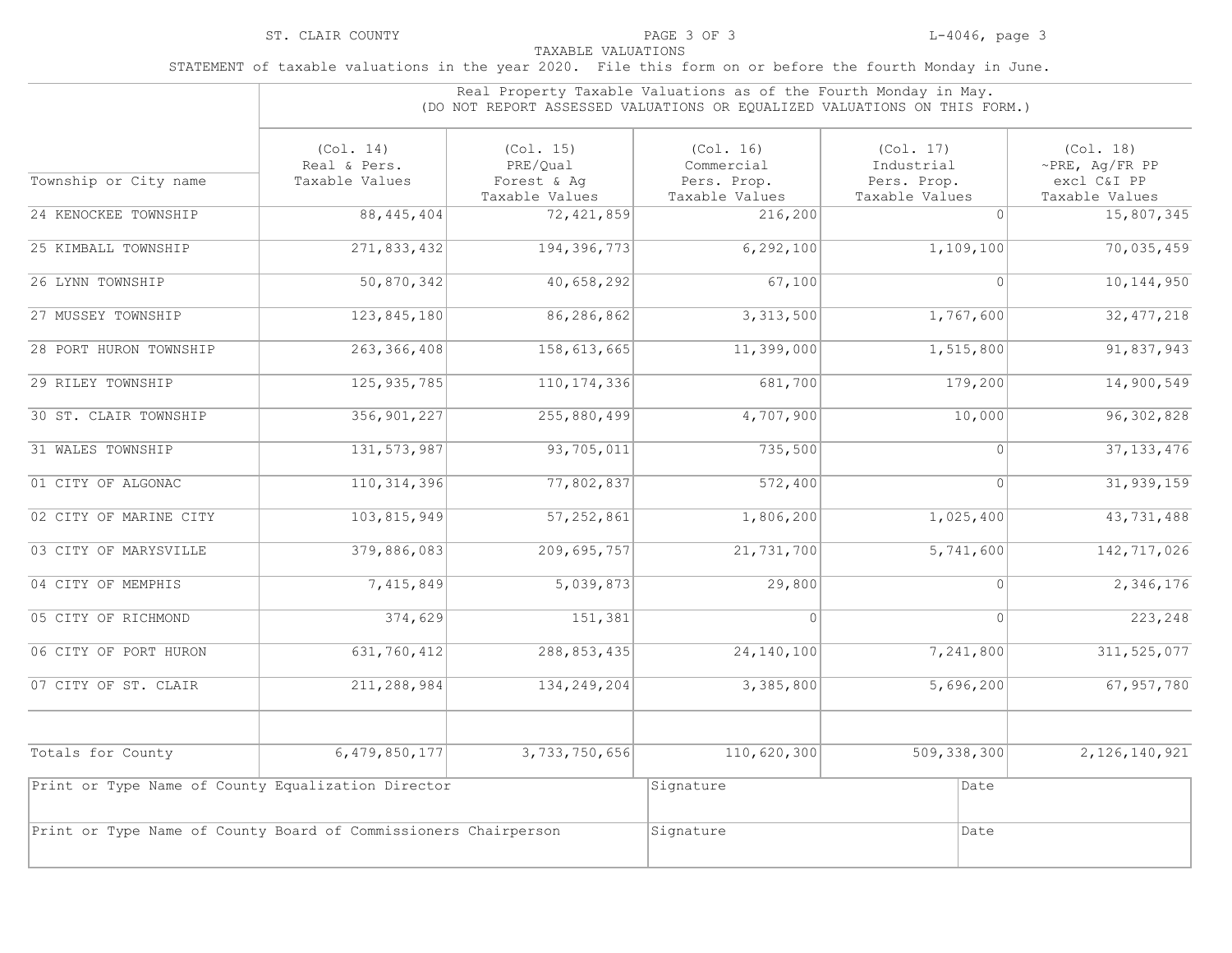STATEMENT of taxable valuations in the year 2020. File this form on or before the fourth Monday in June.

| or City<br>08 CITY OF YALE | Agricultural<br>148,941 | Commercial<br>7,954,098 | Industrial<br>1,220,955 | Residential<br>21,702,637      | Timber-<br>Cutover<br>$\overline{0}$ | Developmenta<br>1<br>$\mathbf{0}$ | Total Real<br>31,026,631 |
|----------------------------|-------------------------|-------------------------|-------------------------|--------------------------------|--------------------------------------|-----------------------------------|--------------------------|
|                            |                         |                         |                         |                                |                                      |                                   |                          |
| 40 VILLAGE OF CAPAC        | 278,097                 | 7,314,519               | 3,370,393               | 23,592,888                     | $\overline{0}$                       | $\circ$                           | 34, 555, 897             |
| 45 VILLAGE OF EMMETT       | 265, 339                | 1,587,913               | 9,587                   | 4,620,928                      | 0                                    | $\circ$                           | 6,483,767                |
|                            |                         |                         |                         |                                |                                      |                                   |                          |
|                            |                         |                         |                         |                                |                                      |                                   |                          |
|                            |                         |                         |                         |                                |                                      |                                   |                          |
|                            |                         |                         |                         |                                |                                      |                                   |                          |
|                            |                         |                         |                         |                                |                                      |                                   |                          |
|                            |                         |                         |                         |                                |                                      |                                   |                          |
|                            |                         |                         |                         |                                |                                      |                                   |                          |
|                            |                         |                         |                         |                                |                                      |                                   |                          |
|                            |                         |                         |                         |                                |                                      |                                   |                          |
| Totals for County          | 291,626,957             | 561, 432, 007           |                         | 518, 464, 499 4, 049, 599, 259 | $\circ$                              | 0                                 | 5, 421, 122, 722         |

This form is used to report total Taxable Valuations, broken down by classification, for each township and city within the county. The Taxable Valuations reported here are the final Taxable Valuations as of the fourth Monday in May, NOT the Tentative Taxable Valuations. Final Taxable Valuations may be different from Tentative Taxable Valuations when a township or city receives a county and/or state equalization factor more or less than was used to calculate Tentative Taxable Valuations.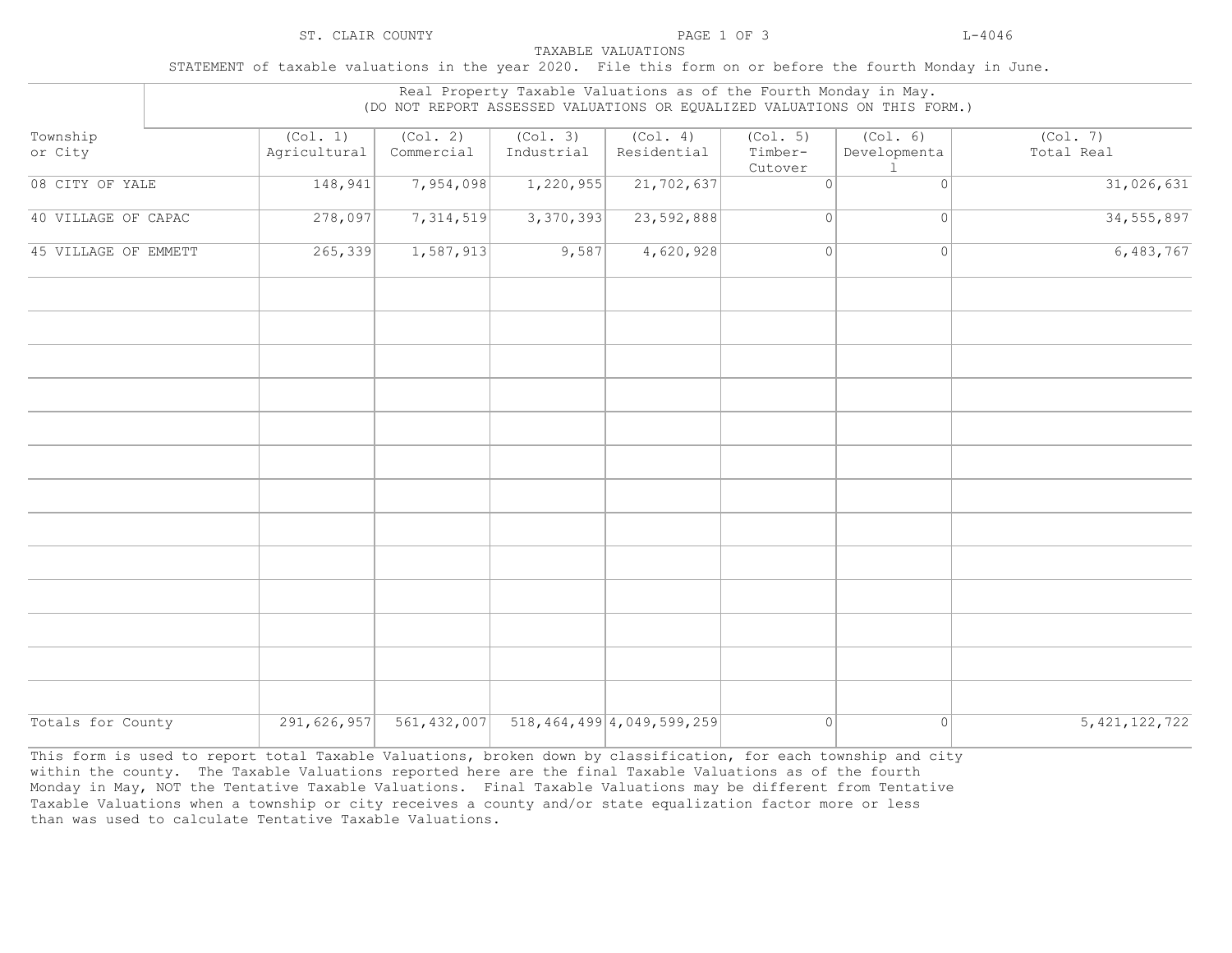|                                                                 |                         |                          |                           | Real Property Taxable Valuations as of the Fourth Monday in May. | (DO NOT REPORT ASSESSED VALUATIONS OR EQUALIZED VALUATIONS ON THIS FORM.) |                             |
|-----------------------------------------------------------------|-------------------------|--------------------------|---------------------------|------------------------------------------------------------------|---------------------------------------------------------------------------|-----------------------------|
|                                                                 | Col. 8)<br>Ag. Personal | Col. 9)<br>Com. Personal | Col. 10)<br>Ind. Personal | Col. 11)<br>Res. Personal                                        | Col. 12)<br>Util. Personal                                                | (Col. 13)<br>Total Personal |
| Township or City name                                           |                         |                          |                           |                                                                  |                                                                           |                             |
| 08 CITY OF YALE                                                 | 0                       | 779,400                  | 768,900                   | 0                                                                | 1,193,600                                                                 | 2,741,900                   |
| 40 VILLAGE OF CAPAC                                             | 0                       | 2,121,000                | 392,900                   | $\circ$                                                          | 1,404,400                                                                 | 3,918,300                   |
| 45 VILLAGE OF EMMETT                                            | 0                       | 119,600                  | 41,300                    | 0                                                                | 517,800                                                                   | 678,700                     |
|                                                                 |                         |                          |                           |                                                                  |                                                                           |                             |
|                                                                 |                         |                          |                           |                                                                  |                                                                           |                             |
|                                                                 |                         |                          |                           |                                                                  |                                                                           |                             |
|                                                                 |                         |                          |                           |                                                                  |                                                                           |                             |
|                                                                 |                         |                          |                           |                                                                  |                                                                           |                             |
|                                                                 |                         |                          |                           |                                                                  |                                                                           |                             |
|                                                                 |                         |                          |                           |                                                                  |                                                                           |                             |
|                                                                 |                         |                          |                           |                                                                  |                                                                           |                             |
| Totals for County                                               | 13,000                  | 110,620,300              | 509, 338, 300             | 0                                                                | 438,755,855                                                               | 1,058,727,455               |
| Print or Type Name of County Equalization Director              |                         |                          | Signature                 |                                                                  | Date                                                                      |                             |
| Print or Type Name of County Board of Commissioners Chairperson |                         |                          | Signature                 |                                                                  | Date                                                                      |                             |